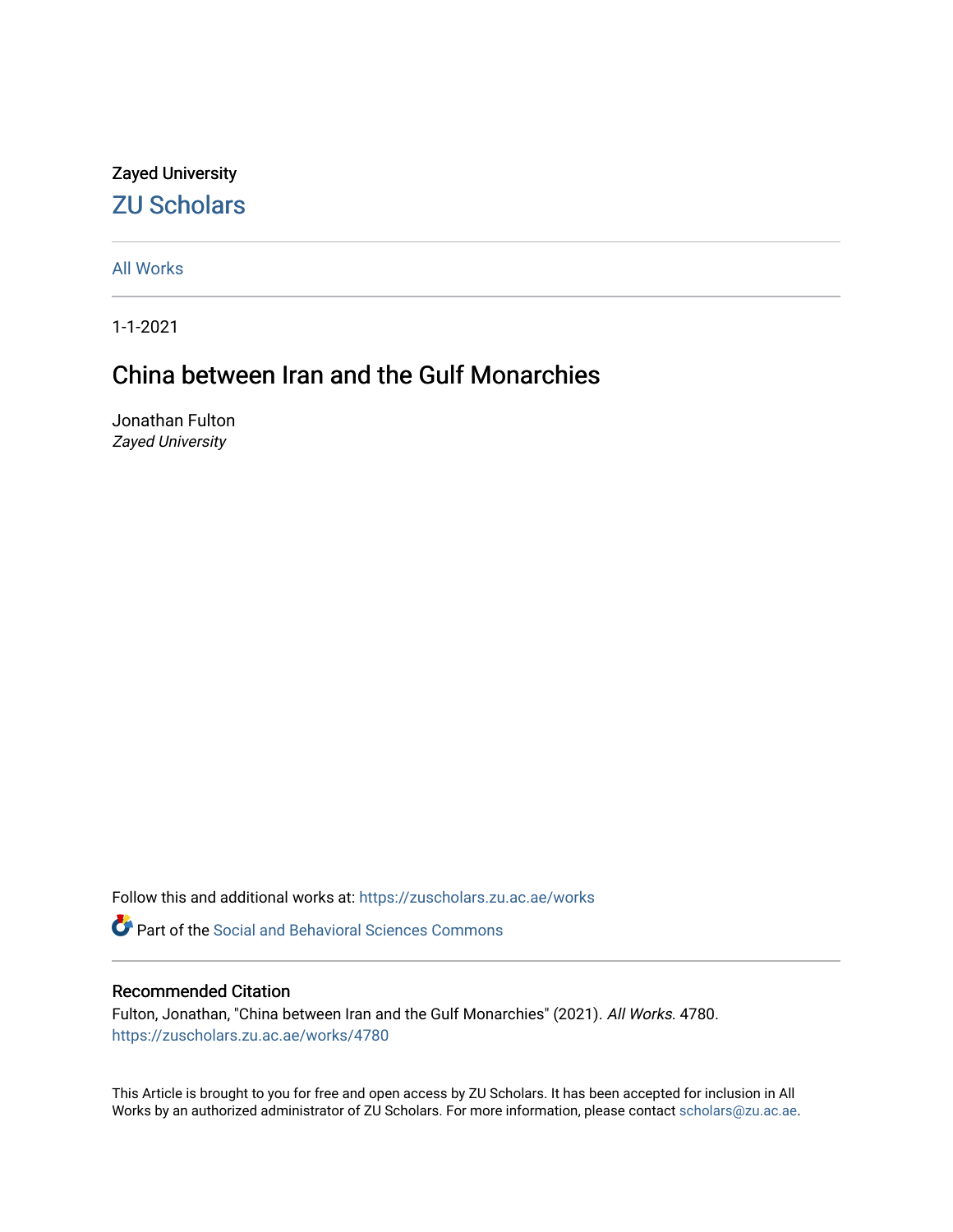### **ORIGINAL ARTICLE**

# **China between Iran and the Gulf Monarchies**

## **Jonathan Fulton**

Dr. Fulton is an assistant professor of pollical science at Zayed University in the United Arab Emirates and a senior nonresident fellow at the Atlantic Council. He is the author of*China's Relations with the Gulf Monarchies*(Routledge, 2019).

#### **Abstract**

China's deepening ties to Iran, evident in the comprehensive strategic partnership (CSP) signed in 2021 after five years of stalled progress, is not an indication of a revisionist Chinese approach to the Gulf region. In fact, its CSPs with Saudi Arabia and the United Arab Emirates, already activated and implemented, are at far more mature levels, commensurate with China's deep levels of economic and political engagement with the Arab side of the Gulf. This is consistent with a strategic hedging approach that Beijing has used to build a sustainable presence without disrupting a competitive and fragile regional order. With far larger and more diverse interests in the Gulf Cooperation Council countries, China's partnership with Iran creates leverage due to the asymmetry inherent in the China-Iran relationship.

In an intensely competitive regional order like the Gulf, the prevailing assumption is that extraregional powers with deep interests cannot sit on the fence indefinitely. Eventually they will have to pick a side. This thinking has long featured in analysis of China's relations with Gulf countries and continues to confound those who anticipate its adopting a more conventional approach. However, Beijing's engagement with both Iran and the Gulf Cooperation Council (GCC) countries is a strategic opportunity made available by US security commitments to the Gulf monarchies, and as long as that remains the case we can expect China to continue straddling both sides of the Gulf. It does not imply neutrality, however. China's regional interests favor the Arab side, and its preference for the status quo provides opportunities for policy coordination with Beijing for both the United States and the GCC countries.

This point has become more important since the summer of 2020, when a leaked document supposedly provided details of what some interpreted as the end of China's fence-sitting: a 25-year partnership agreement with Iran that included ambitious targets for cooperation in the

This is an open access article under the terms of the [Creative Commons Attribution](http://creativecommons.org/licenses/by/4.0/) License, which permits use, distribution and reproduction in any medium, provided the original work is properly cited.

© 2021 The Authors. *Social Anthropology* published by Wiley Periodicals LLC on behalf of European Association of Social Anthropologists.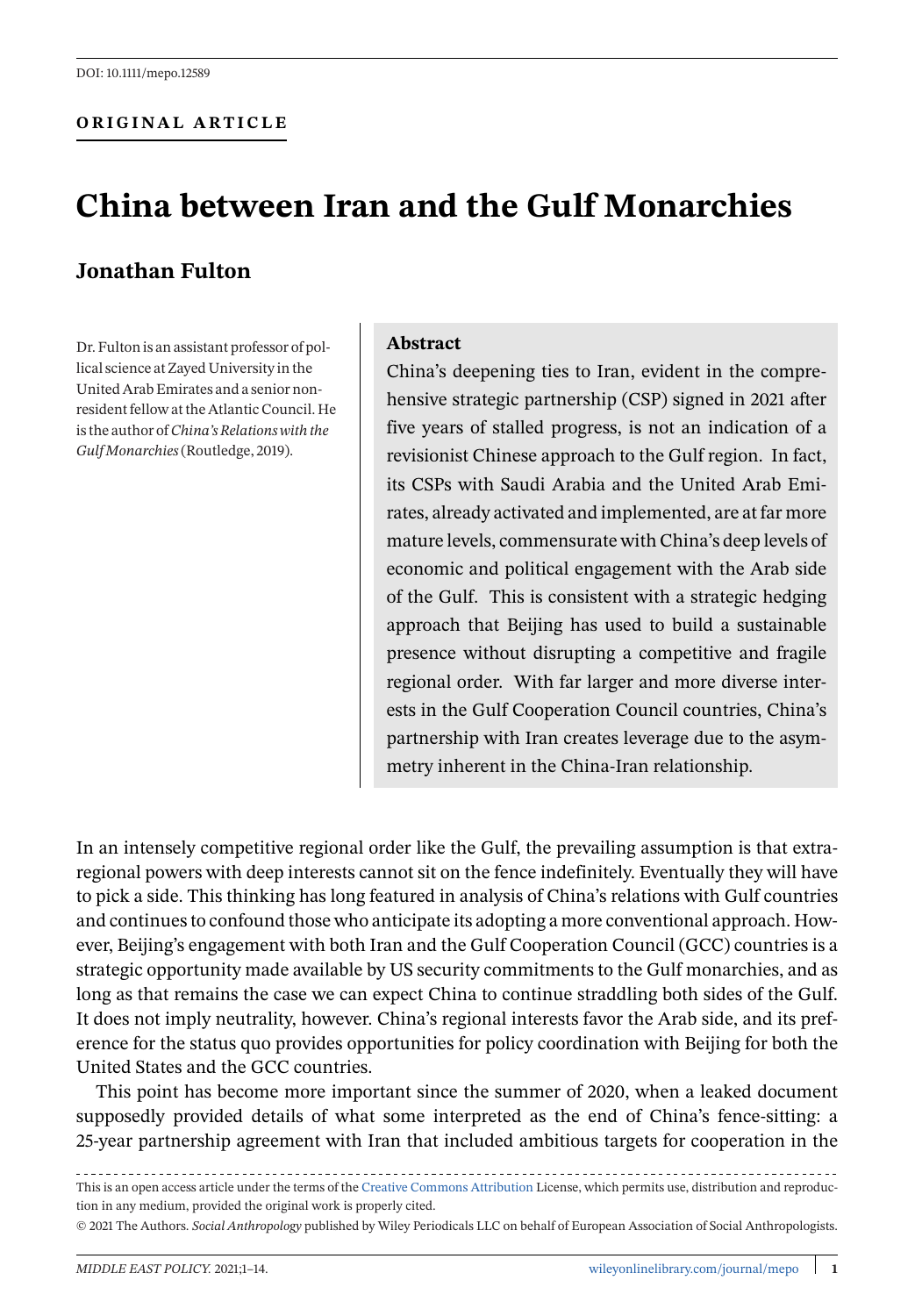investment, economic, technological, political, and security fields.<sup>1</sup> The document seemingly supported a speculative article based on an anonymous source in the Iranian government and published in 2019 by *Petroleum Economist*, claiming China was planning to invest \$400 billion in Iran over the next five years.<sup>2</sup> The dramatic announcement, as reported, would result in a substantial deepening of the bilateral relationship and have serious consequences for the Gulf regional order, affecting the United States and its allies and partners. *The New York Times* reported that the partnership "would create new and potentially dangerous flashpoints in the US-China relationship" and potentially provide China with "a foothold in a region that has been a strategic preoccupation of the United States for decades."<sup>3</sup> There was heated debate in Iran's parliament, the Islamic Consultative Assembly, as Foreign Minister Mohammad Javad Zarif defended the government's closer ties with China: "There is nothing to hide about the deal. Every stage has been transparent, and once it is finalized, the details will be made public."4 It is notable that all reports about the deal have so far come from the Iranian side, with no major Chinese outlets reporting on it.<sup>5</sup> It is also worth pointing out that the prospect of \$400 billion worth of investment into a single country is wildly inconsistent with recent trends in China's overseas investment and contracting, which have been declining since a peak in 2016.<sup>6</sup>

Coming as it did when the United States was trying to rally international support for an ultimately unsuccessful attempt to extend the UN arms embargo against Iran, the release of the partnership document fed into a narrative that Beijing was actively undermining US policy in the Gulf. Secretary of State Mike Pompeo warned that China and Russia, among others, would take advantage of the ending embargo to sell conventional weapons systems to Iran, $\frac{7}{7}$  further feeding concerns of an emerging axis of revisionist powers that would threaten an already tenuous Gulf order. That China, Russia, and Iran held trilateral naval exercises for the first time in December 2019 only reinforced US concerns.<sup>8</sup>

The China-Iran comprehensive strategic partnership is real, having been signed during a 2016 state visit by President Xi Jinping. $9$  The two governments have long looked to develop their

<sup>1</sup> For an analysis and translation of this document, see Lucille Greer and Esfandyar Batmanghelidj, "Last Among Equals: The China-Iran Partnership in a Regional Context," Wilson Center, Occasional Paper Series No. 38, September 2020, [https:](https://www.wilsoncenter.org/sites/default/files/media/uploads/documents/MEP_200831_OCC%2038%20v3%20%281%29.pdf) [//www.wilsoncenter.org/sites/default/files/media/uploads/documents/MEP\\_200831\\_OCC%2038%20v3%20%281%29.pdf.](https://www.wilsoncenter.org/sites/default/files/media/uploads/documents/MEP_200831_OCC%2038%20v3%20%281%29.pdf)

<sup>2</sup> Simon Watkins, "China and Iran Flesh Out Strategic Partnership," *Petroleum Economist*, September 3, 2019, [https://](https://pemedianetwork.com/petroleum-economist/articles/geopolitics/2019/china-and-iran-flesh-out-strategic-partnership) [pemedianetwork.com/petroleum-economist/articles/geopolitics/2019/china-and-iran-flesh-out-strategic-partnership.](https://pemedianetwork.com/petroleum-economist/articles/geopolitics/2019/china-and-iran-flesh-out-strategic-partnership) For a response, see Jacopo Scita, "No, China Isn't Giving Iran \$400 Billion," Bourse & Bazaar, September 20, 2019, [https://www.bourseandbazaar.com/articles/2019/9/20/no-china-isnt-giving-iran-400-billion.](https://www.bourseandbazaar.com/articles/2019/9/20/no-china-isnt-giving-iran-400-billion)

<sup>3</sup> Faranaz Fassihi and Steven Lee Myers, "Defying U.S., China and Iran Near Trade and Military Partnership," *The New York Times*, July 11, 2020, [https://www.nytimes.com/2020/07/11/world/asia/china-iran-trade-military-deal.html.](https://www.nytimes.com/2020/07/11/world/asia/china-iran-trade-military-deal.html)

<sup>4</sup> "Iran Government Squeezed Over 'Secretive' Deal with China," Al-Monitor, July 10, 2020, [https://www.al-monitor.com/](https://www.al-monitor.com/pulse/originals/2020/07/iran-government-rouhani-secretive-deal-china.html) [pulse/originals/2020/07/iran-government-rouhani-secretive-deal-china.html.](https://www.al-monitor.com/pulse/originals/2020/07/iran-government-rouhani-secretive-deal-china.html)

<sup>5</sup> Wang Xiyue, "China Won't Rescue Iran," *Foreign Policy*, December 18, 2020, [https://foreignpolicy.com/2020/12/18/](https://foreignpolicy.com/2020/12/18/china-wont-rescue-iran/) [china-wont-rescue-iran/.](https://foreignpolicy.com/2020/12/18/china-wont-rescue-iran/)

<sup>6</sup> Derek Scissors, "China's Global Business Footprint Shrinks," American Enterprise Institute, July 10, 2019, [https://www.](https://www.aei.org/research-products/report/chinas-global-business-footprint-shrinks/) [aei.org/research-products/report/chinas-global-business-footprint-shrinks/.](https://www.aei.org/research-products/report/chinas-global-business-footprint-shrinks/)

<sup>7</sup> "Secretary Michael R. Pompeo at a Press Availability," US Department of State, April 29, 2020, [https://www.state.gov/](https://www.state.gov/secretary-michael-r-pompeo-at-a-press-availability-4/) [secretary-michael-r-pompeo-at-a-press-availability-4/.](https://www.state.gov/secretary-michael-r-pompeo-at-a-press-availability-4/)

<sup>8</sup> "Russia, China, Iran Start Joint Naval Drills in Indian Ocean," Reuters, December 27, 2019, [https://www.reuters.com/](https://www.reuters.com/article/us-iran-military-russia-china/russia-china-iran-start-joint-naval-drills-in-indian-ocean-idUSKBN1YV0IB) [article/us-iran-military-russia-china/russia-china-iran-start-joint-naval-drills-in-indian-ocean-idUSKBN1YV0IB.](https://www.reuters.com/article/us-iran-military-russia-china/russia-china-iran-start-joint-naval-drills-in-indian-ocean-idUSKBN1YV0IB)

<sup>9</sup> For the joint communique, see "Full Text of Joint Statement on Comprehensive Strategic Partnership Between I.R. Iran, P.R. China," [http://www.president.ir/EN/91435.](http://www.president.ir/EN/91435)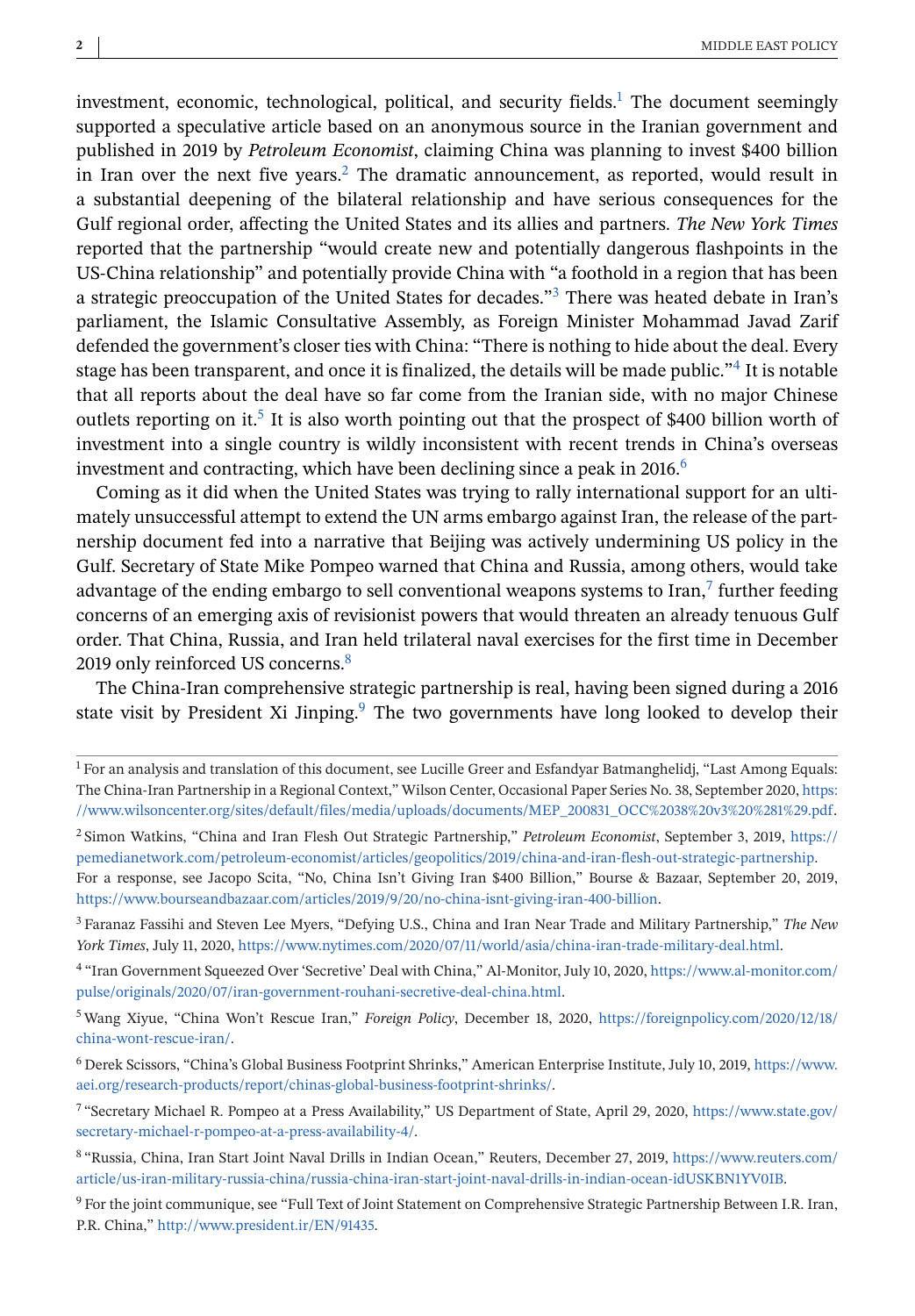relationship, and the partnership was devised as a mechanism to increase political and economic coordination. As such, the Sino-Iranian partnership is significant, but no more significant than the partnership agreements China has signed with Saudi Arabia or the United Arab Emirates (UAE), both of which have also been designated comprehensive strategic partners. Add to those the lesser strategic partnerships that China has with Iraq, Kuwait, Oman, and Qatar, and it becomes evident that China's Gulf presence does not favor Iran; if anything, it is heavily weighted in favor of countries that consider Iran their greatest threat and, importantly, are US partners or allies.<sup>10</sup> This underscores an important point: while China's approach to the Middle East-North Africa (MENA) in general, and the Gulf in particular, is structurally different than that of the United States, its interests are not. China's MENA presence is fundamentally influenced by the United States, and this offers opportunities for Washington and the GCC countries to work with Beijing to ensure that this deepening presence continues to develop in a way that supports their preferences for regional order.

## **US DRIFT, IMPACT ON THE GULF**

One of the most significant factors contributing to perceptions of China's growing clout in MENA is the concern of a waning US commitment to the region, which in turn makes the question of China's preferences in the Gulf more important. As the international system transitions from post-Cold War unipolarity to one that is less centered, fractious regional orders are especially vulnerable to instability. Ten years after the Arab uprisings, the Middle Eastern order can best be characterized as turbulent. $<sup>11</sup>$  Its international politics is dominated by regional rivalries, ideological</sup> competition, and overspilling domestic conflicts, all of which are exacerbated by tensions at the international level. The most significant systemic factor is the widespread assumption, justified or not, of American retrenchment.<sup>12</sup> US political leadership and the public at large clearly signal a preference for a reduced MENA presence, and despite American military preponderance there are justified concerns about a diminished political commitment. The fear of abandonment is a feature of any asymmetrical relationship, but in the case of the United States and GCC countries, it has always been particularly acute.<sup>13</sup> Writing shortly after Operation Desert Storm, the high point of American power in the Gulf, Gause claimed, "Gulf leaders worry about the credibility of American commitment to them, particularly given the fate of the Shah of Iran, and want constant reassurance."14

This has only intensified under the administrations of Presidents Barack Obama and Donald Trump. As Karlin and Wittes note, the two presidents used different rhetoric when talking about US commitments to the Middle East but shared "the view that the United States is too involved

<sup>&</sup>lt;sup>10</sup> On China's use of strategic partnerships in the Gulf, see Jonathan Fulton, "Friends with Benefits: China's Partnership Diplomacy in the Gulf," *Shifting Global Politics and the Middle East* 34, (2019): 33-38.

<sup>11</sup> Waleed Hazbun, "In America's Wake: Turbulence and Insecurity in the Middle East," *Shifting Global Politics and the Middle East* 34, (2019): 14-17.

<sup>12</sup> Albert B. Wolf, "Strategies of Retrenchment: Rethinking America's Commitments to the Middle East," *Comparative Strategy* 39, no. 1 (2020): 94-100.

<sup>13</sup> Glenn Snyder, "The Security Dilemma in Alliance Politics," *World Politics* 36, no. 4 (1984): 467; Abdulla Al Shayji, "The GCC-U.S. Relationship: A GCC Perspective," *Middle East Policy* 21, no. 3 (2014): 61.

<sup>14</sup> F. Gregory Gause III, *Oil Monarchies: Domestic and Security Challenges in the Arab Gulf States* (New York: Council on Foreign Relations Press, 1994), 121.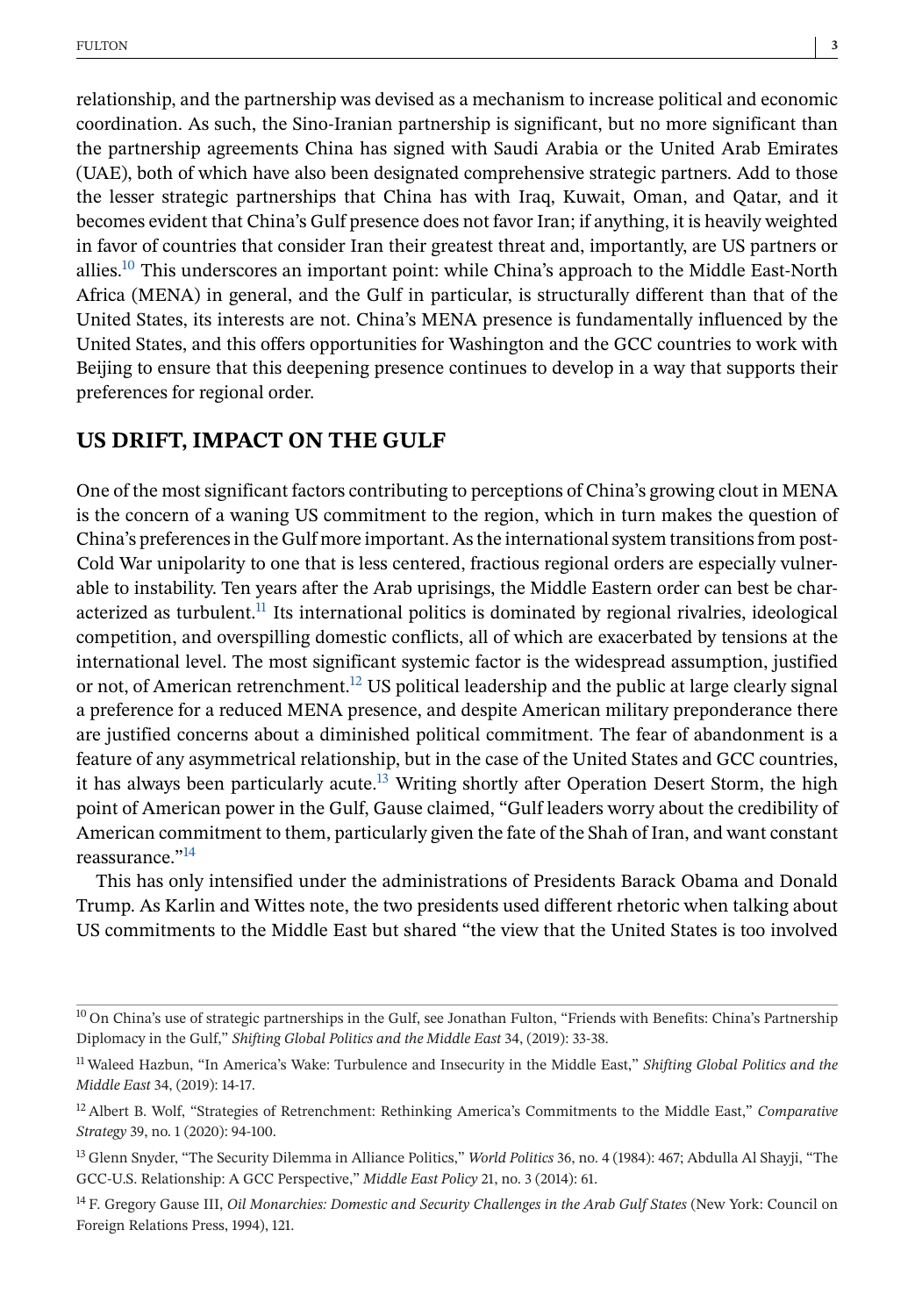in the region and should devote fewer resources and less time to it."<sup>15</sup> A 2019 op-ed from former US Ambassador to Israel Martin Indyk, provocatively titled "The Middle East Isn't Worth It Anymore," articulated what many have long felt: that a post-American Middle East may not be a distant hypothetical. Arguing for a recalibration of US policy to match a declining set of regional interests, Indyk claimed that "few vital interests of the US continue to be at stake in the Middle East."16 It is a point that many others have also made, with Karlin and Wittes arguing, "Although the Middle East still matters to the United States, it matters markedly less than it used to."17

This uncertainty about US intentions has shaped foreign policy for three sets of actors: US allies and partners in the Gulf, Iran, and extra-regional powers with interests in the Gulf. Leaders in the GCC have always known that their relationship with the United States is interest-based rather than values-based. Marc Lynch forcefully emphasizes this point:

There are certainly high degrees of military cooperation and intelligence sharing, political coordination, and protestations of eternal friendship. But if 'alliance' entails some basic shared values, interests, and policy preferences, then it is hard to find any American allies in the Middle East.<sup>18</sup>

Given the importance of shared interests in driving closer cooperation, the awareness that US interests in MENA are fundamentally changing directly feeds the fear of abandonment.

The preference among leaders in the Gulf monarchies is certainly an ongoing robust continuation of America's regional presence, and the fact that the United States renewed its Defense Cooperation Agreement with the UAE in 2017 for another 15 years is a clear sign that its looming departure is exaggerated.<sup>19</sup> But at the same time, the threat has to be taken seriously. To constantly be told that your partner is interested in moving on and not make provisions for that contingency would be foreign-policy malpractice. As a result, the GCC countries have been actively deepening their pool of extra-regional partners.<sup>20</sup> There is no expectation that any one country or group of countries is capable of or willing to fill the kind of role that the United States does. However, by strengthening ties with a wider array of powers, the GCC is hedging against the specter of a diminishing American presence.

For Iran, the whiplash from one US administration to the next has deeply affected its regional policy. The Joint Cooperative Plan of Action (JCPOA) briefly provided breathing room for a regime under tremendous domestic and international pressure. The Trump administration's pull-out combined with its "maximum pressure" campaign boxed Iran back in. Since then, there has been a series of attacks that are widely assumed to have come from Iran, although Tehran denies involvement. Four tankers were attacked off the coast of Fujairah in May 2019, and one month later two more tankers were attacked in the Gulf of Oman. This was followed by the shocking strike against Saudi Aramco facilities in September 2019 and rocket attacks from Iranian-backed militias on the

<sup>15</sup> Mara Karlin and Tamara Cofman Wittes, "America's Middle East Purgatory: The Case for Doing Less," *Foreign Affairs* 98, no. 1 (2019): 89.

<sup>16</sup> Martin Indyk, "The Middle East Isn't Worth it Anymore," *The Wall Street Journal*, January 17, 2020, [https://www.wsj.](https://www.wsj.com/articles/the-middle-east-isnt-worth-it-anymore-11579277317) [com/articles/the-middle-east-isnt-worth-it-anymore-11579277317.](https://www.wsj.com/articles/the-middle-east-isnt-worth-it-anymore-11579277317)

<sup>&</sup>lt;sup>17</sup> Karlin and Wittes, "America's Middle East Purgatory," 89.

<sup>18</sup> Marc Lynch, *The New Arab Wars: Uprisings and Anarchy in the Middle East* (New York: Public Affairs, 2016), 246.

<sup>&</sup>lt;sup>19</sup> Kenneth Katzman, "The United Arab Emirates (UAE): Issues for U.S. Policy," Congressional Research Service, 2020, 14.

<sup>20</sup> Jonathan Fulton and Li-Chen Sim, eds., *External Powers and the Gulf Monarchies* (London: Routledge, 2019).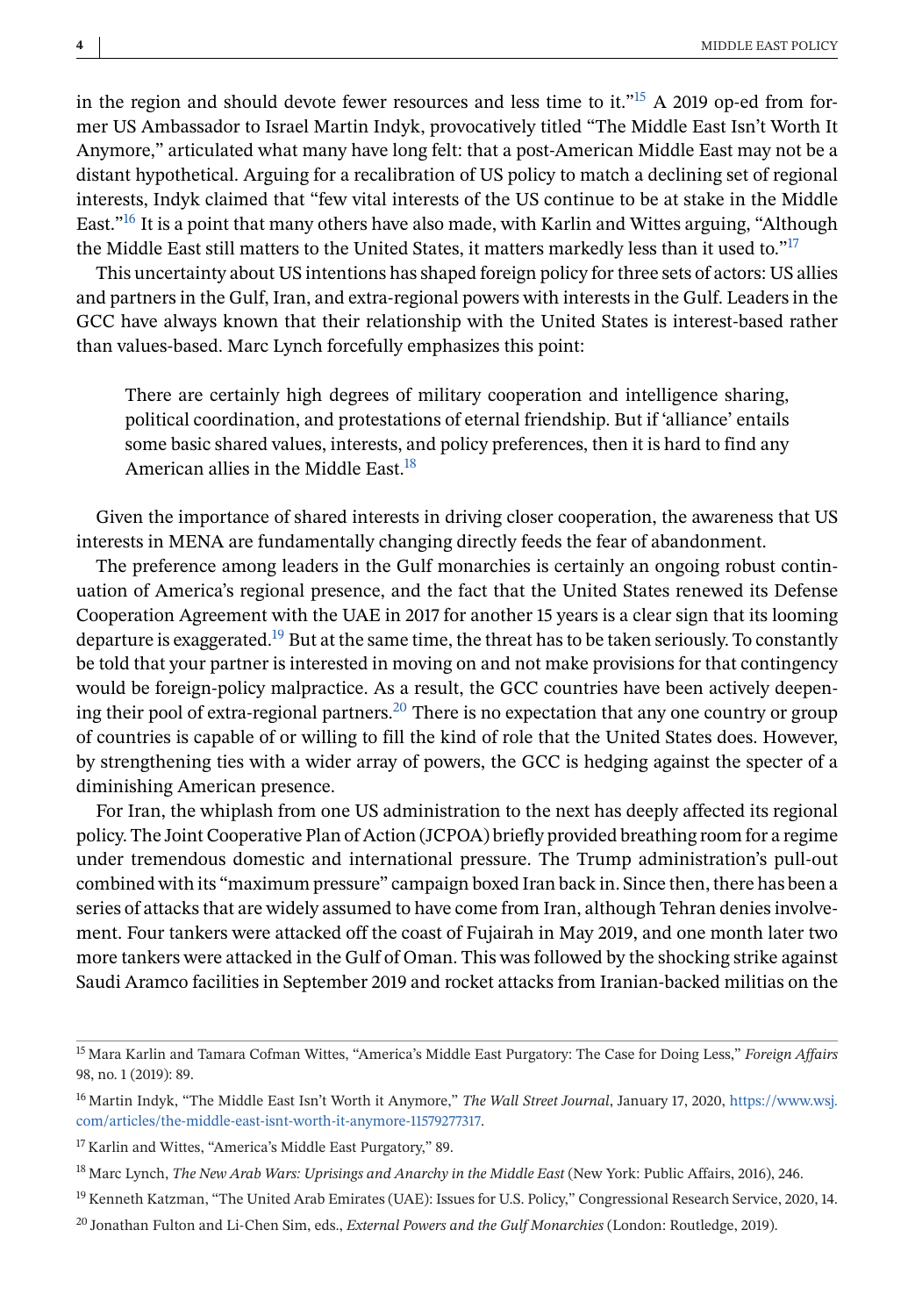US embassy in Baghdad in December 2019. The Biden administration is expected to adopt a less hostile approach to Iran and may return to the JCPOA. If it does, and Iran responds in kind, it will reinforce the importance of America's ability to shape the regional security agenda, for allies and enemies alike.

For other extra-regional powers with interests in the Gulf, changing US priorities and approaches affect their own. Many of these countries, such as the United Kingdom, India, Japan, and South Korea, are US allies or partners and have largely tended to bandwagon with American preferences in the Gulf. The prospect of a changing US direction will require them to recalibrate their own policies in order to account for a shifting regional landscape. If this is the case, we can expect to see these countries adopting more assertive Gulf policies that would likely diverge from America's.

In each of these cases, decision makers' options are significantly impacted by US behavior. Clear signaling of policy direction from Washington will in turn influence the policies adopted by each of these sets of actors.

## **CHINA, STRADDLING THE GULF**

Among these extra-regional powers, it is China with the potential to have the most significant impact on the Gulf regional order. Unlike those described above, it notably is not a US ally or partner but rather its main strategic competitor. China has been careful to not challenge the United States in the Gulf, but bandwagoning is not an accurate description of its approach to the region. Bandwagoning occurs when a weaker state joins a stronger one, out of either opportunity or fear.<sup>21</sup> While its leaders are aware of the benefits derived from free riding under the US security architecture and do not overtly challenge or undermine its regional policy, they were vocal in expressing opposition to the Trump administration's Iran policies. China has been compliant with UN sanctions against Iran and largely accepted US sanctions, given the importance of the United States to China's economy. However, the unilateral withdrawal from the JCPOA has triggered a response from Beijing. During a December 2019 visit to Iran, the Chinese foreign minister was unusually blunt, saying that China would stand with Iran "against unilateralism and bullying" from the United States and claiming that "the unilateral withdrawal by the US from the Joint Comprehensive Plan of Action, giving up on its international commitments and [attempts] to exert maximum pressure on Iran are the sources of the current tension arising over the Iranian nuclear issue."22 Pointedly, neither did Beijing accept US attempts to prolong the UN arms embargo. The Chinese mission to the UN offered a rebuke on Twitter:

US failed to meet its obligations under Resolution 2231 by withdrawing from #JCPOA. It has no right to extend an arms embargo on Iran, let alone to trigger snapback. Maintaining JCPOA is the only right way moving forward<sup>23</sup>

<sup>21</sup> Stephen M. Walt, *The Origin of Alliances* (Ithaca: Cornell University Press, 1987), 17-50; Kenneth Waltz, *Theory of International Politics* (Long Grove: Waveland Press, 1979), 126.

<sup>22</sup> Laura Zhou, "China, Iran Should Stand Together Against 'Unilateralism and Bullying,' Wang Yi Says," *South China Morning Post*, January 1, 2020, [https://www.scmp.com/news/china/diplomacy/article/3044149/china-iran-should-stand](https://www.scmp.com/news/china/diplomacy/article/3044149/china-iran-should-stand-together-against-unilateralism-and)[together-against-unilateralism-and.](https://www.scmp.com/news/china/diplomacy/article/3044149/china-iran-should-stand-together-against-unilateralism-and)

<sup>&</sup>lt;sup>23</sup> China Mission to UN (@Chinamission2un), "US failed to meet its obligations under Resolution 2231 by withdrawing from #JCPOA. It has no right to extend an arms embargo on Iran, let alone to trigger snapback. Maintaining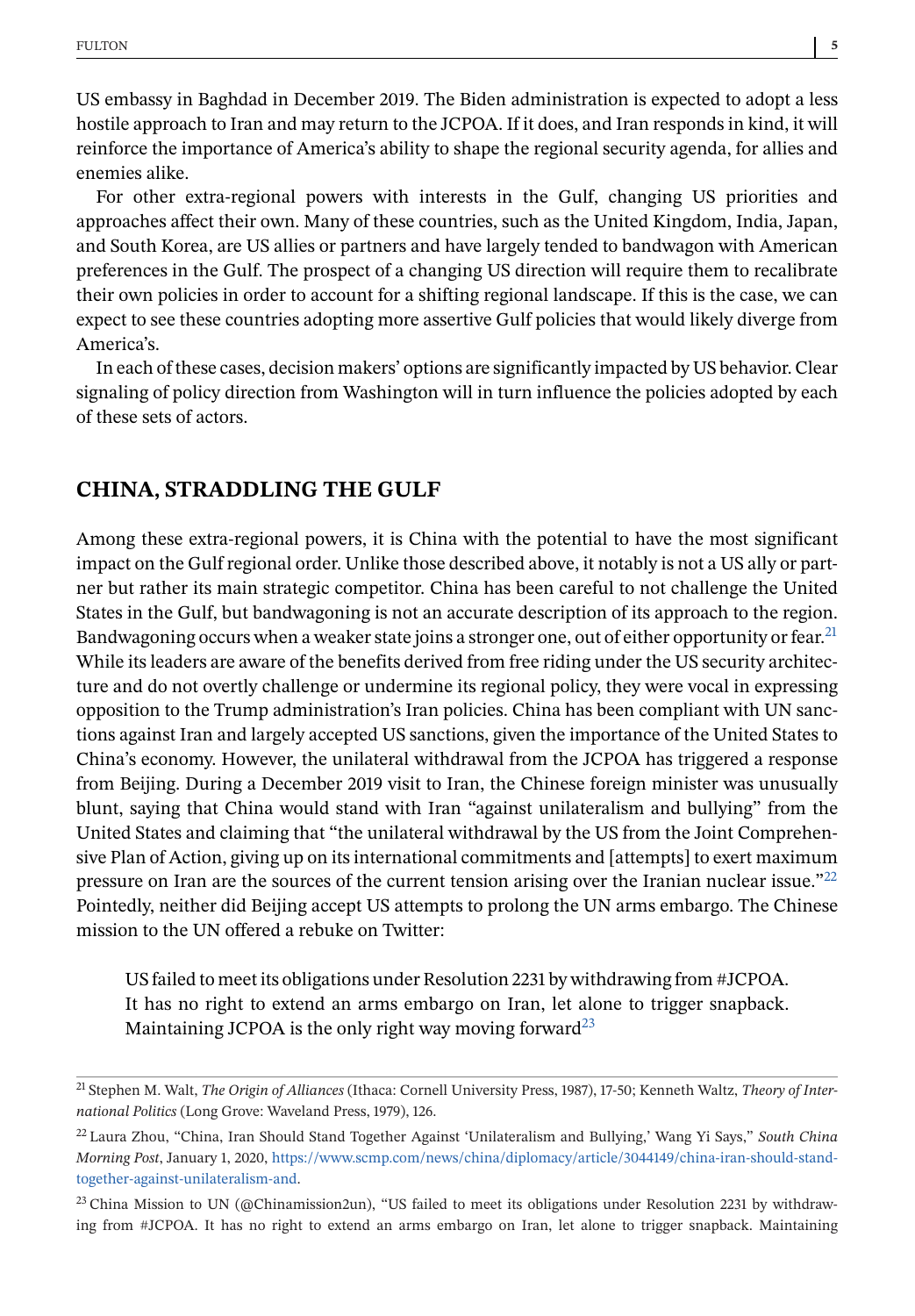It then voted against UN Resolution 2231, not necessarily out of support for Iran but in opposition to US unilateralism.

If China has not been bandwagoning, what describes its approach to the Gulf? Strategic hedging provides a more accurate analytical framework.<sup>24</sup> Rather than an alignment, strategic hedging is an option for a second-tier extra-regional power that wants to pursue its interests without disrupting an advantageous status quo.<sup>25</sup> Successful hedging allows a state to cultivate ties with everyone while carefully avoiding alienating anyone, usually by developing stronger economic and diplomatic relations without introducing an aggressive security presence. It develops its military capacity haltingly, accepting the preponderance of the stronger state, not challenging it but steadily building a limited capacity to protect its interests and assets while not being perceived as an overt threat.

An important feature of China's Gulf posture is its use of strategic partnerships. With a strict adherence to non-alliance policy in place since 1982, China has instead adopted a hierarchal range of partnerships. These are characterized as interest-based rather than threat-based; they do not focus on third countries or carry security commitments but focus on areas of mutual interest while avoiding potentially divergent ones.<sup>26</sup> This presents a clear distinction between the American use of alliances and partnerships based on dense security cooperation and hardens a regional order that isolates Iran. In contrast, Saudi Arabia, Iran, and the UAE all have top-level comprehensive strategic partnerships, while Iraq, Kuwait, Oman, and Qatar are all one level down. In the region, only Bahrain is without a Chinese partnership agreement.

This combination of strategic hedging and the "friends with everyone" approach inherent in its partnership diplomacy contributes to a sense that China's commitment to either camp in the Gulf rivalry is shallow at best, and that it is opportunistically engaging both sides without a real commitment to either. A counterargument points to the centrality of the United States to the monarchies' security, leading some to believe that, should US-China relations further deteriorate and tensions escalate, the GCC states would choose Washington over Beijing. This, in turn, would threaten China's energy security and drive it closer to Iran. It adds to the perception that China's engagement with the GCC is opportunistic, while that with Iran is strategic. John Garver, who has written extensively on Sino-Iranian relations, made this point after the JCPOA was signed: "Iran promises to be a valuable partner, perhaps even an ally. Saudi Arabia holds out no such promise."27

An analysis of China's existing commercial and political interests in the Gulf presents a more complex dynamic, however. In economic terms, there is a significant gap between the monarchies and Iran across every indicator, with the GCC coming out far ahead. Trade has been especially important. In 2019, for example, Sino-Iranian trade was valued at \$19 billion against more than

JCPOA is the only right way moving forward," Twitter, May 14, 2020, [https://twitter.com/Chinamission2un/status/](https://twitter.com/Chinamission2un/status/1260963464446644226) [1260963464446644226.](https://twitter.com/Chinamission2un/status/1260963464446644226)

<sup>&</sup>lt;sup>24</sup> Mohammad Salman, Moritz Pieper, and Gustaaf Geeraerts, "Hedging in the Middle East and China-U.S. Competition," *Asian Politics & Policy* 7, no. 4 (2015): 575-596; Jonathan Fulton, "China in the Persian Gulf: Hedging Under the U.S. Umbrella," in *Routledge Handbook of Persian Gulf Politics*, ed. Mehran Kamrava (Abingdon: Routledge, 2020): 492-505.

<sup>25</sup> Brock Tessman, "System Structure and State Strategy: Adding Hedging to the Menu," *Security Studies* 21, no. 2 (2012): 192-231.

<sup>26</sup> Georg Strüver, "China's Partnership Diplomacy: International Alignment Based on Interests of Ideology," *The Chinese Journal of International Politics* 19, no. 1 (2017): 32-37.

<sup>27</sup> John Garver, "China and Iran: An Emerging Partnership Post-Sanctions," Middle East Institute, February 8, 2016, [https://www.mei.edu/publications/china-and-iran-emerging-partnership-post-sanctions.](https://www.mei.edu/publications/china-and-iran-emerging-partnership-post-sanctions)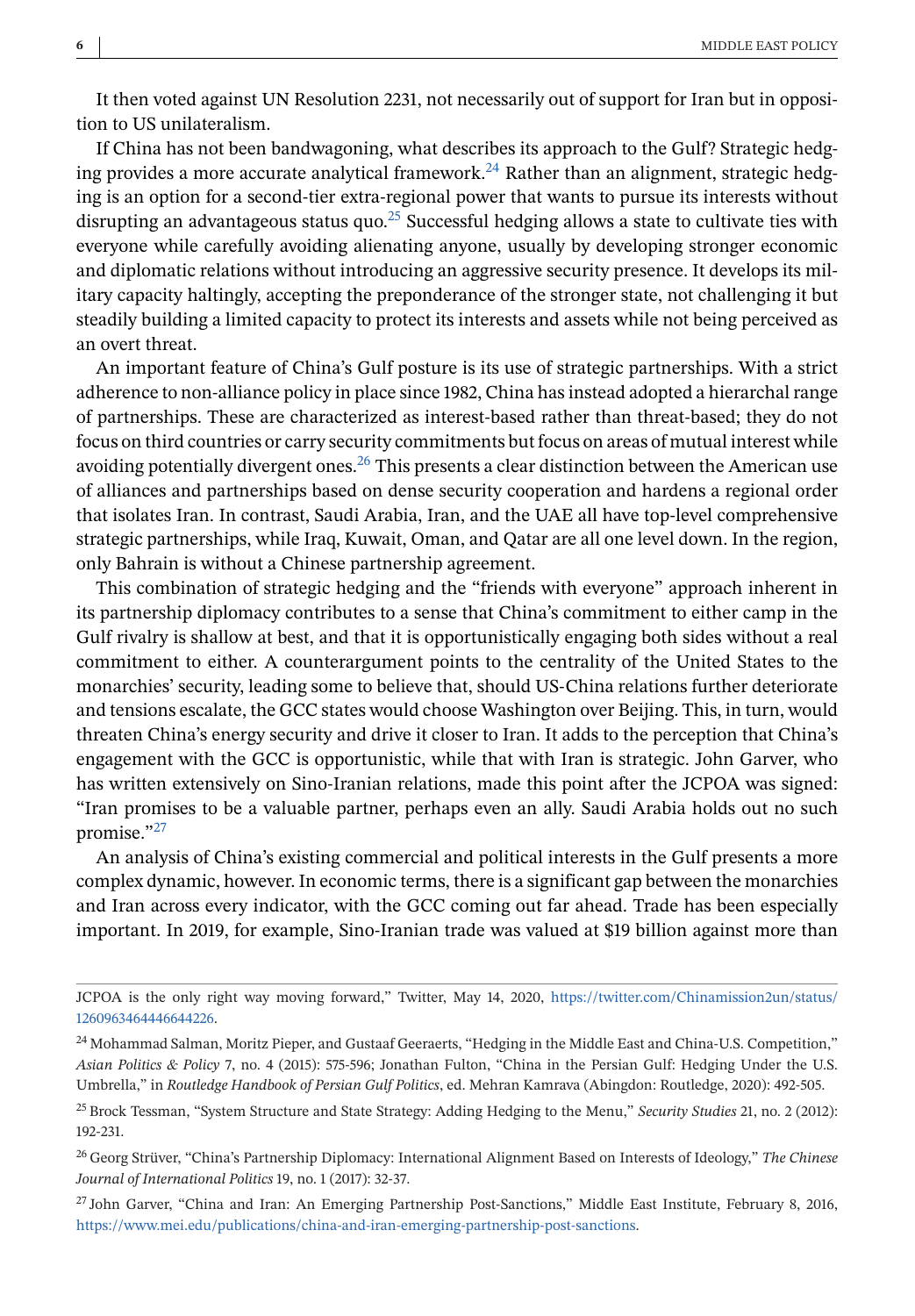\$176 billion for the collective Gulf monarchies (Table [1\)](#page-8-0). Even as individual countries, Iran ranked well behind Saudi Arabia and the UAE and only slightly ahead of Kuwait and Oman. This is an ongoing feature; Saudi and the UAE consistently trade much more with China than Iran does. Of course, sanctions place an artificial ceiling on China's trade with Iran, but that is an important consideration here, as well. China has complied with sanctions over support for Tehran, and while Iran represents an important potential market, the GCC states have well-established, deep, and broad trade relations with China. They have long been negotiating a China-GCC free-trade agreement, and, with the end of the GCC rift in January 2021, negotiations on hold since 2017 will likely resume soon.<sup>28</sup>

In terms of investment and contracting, the Gulf monarchies are also at an advantage. Chinese firms have made significant inroads into GCC infrastructure construction, and with the growth of Gulf digital economies, China has capitalized in this sector as well. The American Enterprise Institute (AEI)'s China Global Investment Tracker has the value of Chinese firms' engagement in the collective GCC at a tremendous advantage over Iran, and again the UAE and Saudi Arabia have outperformed the Islamic Republic (see Table [2\)](#page-9-0). Much of this qualifies as contracting rather than investment. The AEI data show that, since China announced the Belt and Road Initiative (BRI) in 2013, the GCC countries have collectively been worth just under \$65 billion in contracting and investment for China; that with Iran is valued at just under \$13 billion. While the value of projects for Bahrain, Kuwait, Oman, and Qatar are all somewhat modest, the UAE's was priced at \$25.79 billion and Saudi Arabia's at \$20.68 billion, both significantly more than Iran.<sup>29</sup> ChinaMED's data on stocks of foreign direct investment (FDI) tell a similar story. In 2019, the GCC collectively represented \$11.6 billion in FDI stock against Iran's \$3 billion. The UAE alone, at \$7.6 billion, more than doubled Iran.<sup>30</sup>

China has also established a financial architecture in the Gulf monarchies, with its banks operating in every GCC country except Oman. The Agricultural Bank of China's Dubai branch has been designated as a clearing house for transactions in Chinese yuan, the result of a currencyswap agreement between China and the UAE signed in 2012 and activated in 2017.<sup>31</sup> The Doha branch of the Industrial and Commercial Bank of China also has a clearing center for trade and financing in yuan.<sup>32</sup> Meanwhile, the Bank of Kunlun, the only Chinese bank operating in Iran, has dramatically reduced the scope of its business operations. In response to further US sanctions in early 2019, it announced to its Iranian clients that as of April 9, 2019, it would "no longer accept any business settlement in construction, mining, manufacturing, and textile industries," limiting its services to "settlements involving humanitarian supplies and non-sanctioned industries."33

<sup>&</sup>lt;sup>28</sup> On the China-GCC free trade agreement, see Qian Xuming and Jonathan Fulton, "China-Gulf Economic Relationship Under the 'Belt and Road' Initiative," *Asian Journal of Middle Eastern and Islamic Studies* 11, no. 3 (2017): 16-17.

<sup>29</sup> American Enterprise Institute, "China Global Investment Tracker," [https://www.aei.org/china-global-investment](https://www.aei.org/china-global-investment-tracker/)[tracker/.](https://www.aei.org/china-global-investment-tracker/)

<sup>30</sup> "ChinaMED: Looking at China's Role in the Mediterranean Region," ChinaMED, [https://www.chinamed.it/.](https://www.chinamed.it/)

<sup>31</sup> "UAE's Yuan Clearing Centre Clears \$6.5 Billion in Transactions," Reuters, December 11, 2018, [https://www.reuters.](https://www.reuters.com/article/emirates-china-yuan/update-1-uaes-yuan-clearing-centre-clears-6-5-billion-in-transactions-idUSL8N1YG3OB) [com/article/emirates-china-yuan/update-1-uaes-yuan-clearing-centre-clears-6-5-billion-in-transactions-idUSL8N1YG3OB.](https://www.reuters.com/article/emirates-china-yuan/update-1-uaes-yuan-clearing-centre-clears-6-5-billion-in-transactions-idUSL8N1YG3OB)

<sup>32</sup> Nawied Jabarkhyl, "China's ICBC Doha Clears More Than \$86 Bln in Yuan Transactions," Reuters, April 26, 2017, [https://www.reuters.com/article/icbc-qatar-idUSL8N1HY49U.](https://www.reuters.com/article/icbc-qatar-idUSL8N1HY49U)

<sup>33</sup> Esfandyar Batmanghelidj, "Iran Can No Longer Rely on Trade with China," Bloomberg, April 27, 2020, [https://www.](https://www.bloomberg.com/opinion/articles/2020-04-27/iran-can-no-longer-rely-on-trade-with-china) [bloomberg.com/opinion/articles/2020-04-27/iran-can-no-longer-rely-on-trade-with-china.](https://www.bloomberg.com/opinion/articles/2020-04-27/iran-can-no-longer-rely-on-trade-with-china)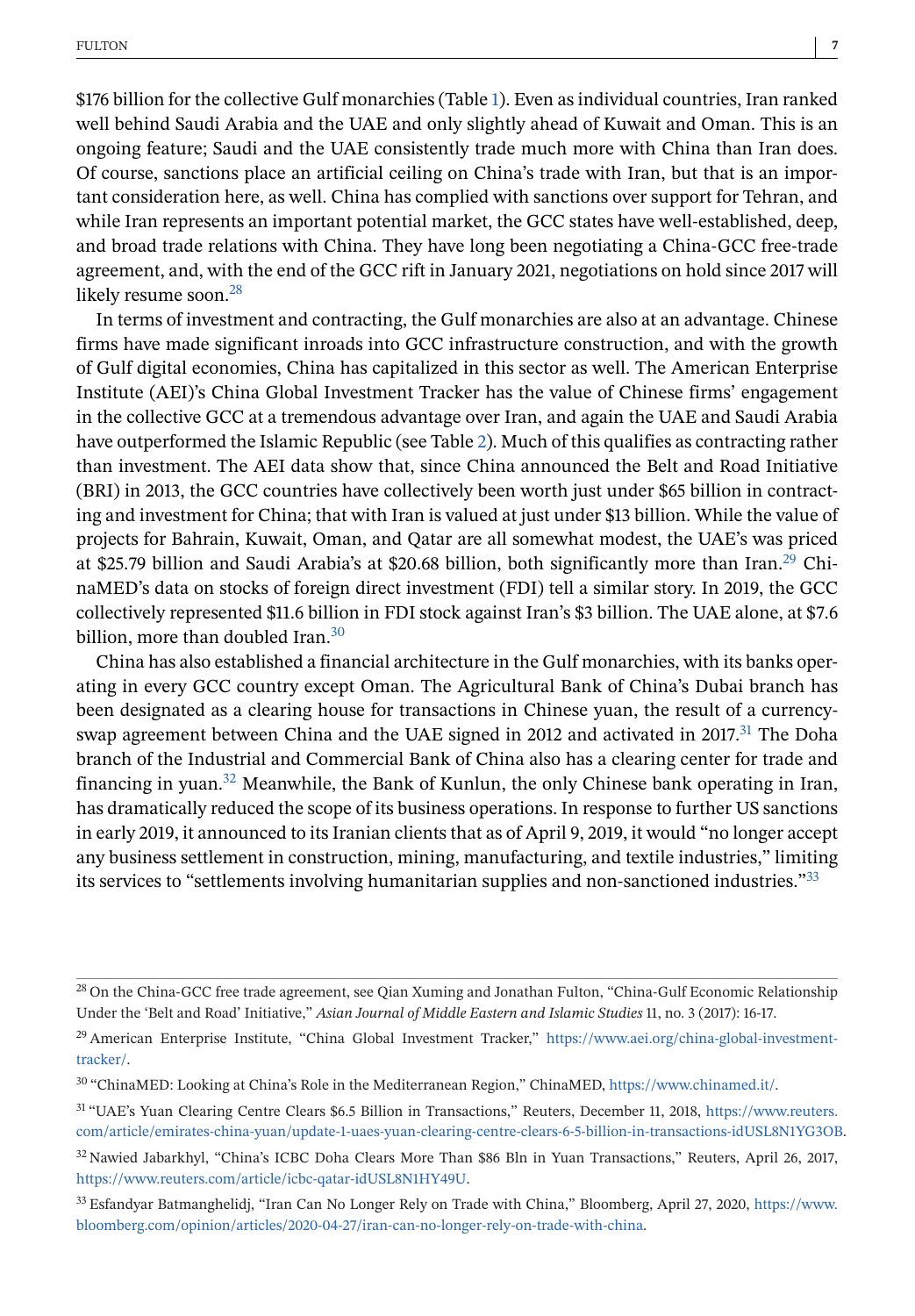| l                                               |
|-------------------------------------------------|
|                                                 |
|                                                 |
|                                                 |
|                                                 |
|                                                 |
|                                                 |
|                                                 |
|                                                 |
|                                                 |
|                                                 |
|                                                 |
|                                                 |
|                                                 |
|                                                 |
|                                                 |
|                                                 |
| ׅׅׅׅ֧֚֚֚֚֚֚֚֚֚֚֚֚֚֚֚֚֚֚֚֚֚֚֚֚֚֚֚֚֚֚֚֡֝֝֝֡֓֡֡֓֝֬ |
| I                                               |
|                                                 |
| l                                               |
|                                                 |
| l                                               |
|                                                 |
|                                                 |
|                                                 |
|                                                 |
| Ï                                               |
|                                                 |
|                                                 |
|                                                 |
| l                                               |
| l                                               |
|                                                 |
| j                                               |
|                                                 |
|                                                 |
|                                                 |
|                                                 |
|                                                 |
|                                                 |
|                                                 |
|                                                 |
|                                                 |
|                                                 |
|                                                 |
|                                                 |
|                                                 |
|                                                 |
|                                                 |
|                                                 |
| l                                               |
|                                                 |
|                                                 |
|                                                 |
|                                                 |
|                                                 |
|                                                 |
|                                                 |
|                                                 |
|                                                 |
|                                                 |
|                                                 |
|                                                 |
|                                                 |
|                                                 |
|                                                 |
|                                                 |
|                                                 |
| i                                               |
|                                                 |
|                                                 |
|                                                 |
|                                                 |
| 1                                               |
|                                                 |
|                                                 |
|                                                 |
|                                                 |
|                                                 |
|                                                 |
| $\frac{1}{2}$                                   |

<span id="page-8-0"></span>

|      |                   | TABLE 1 China's Bilateral Trade with Iran, GCC States, 2010-19 (in millions of US\$) |                  |            |               |                       |             |
|------|-------------------|--------------------------------------------------------------------------------------|------------------|------------|---------------|-----------------------|-------------|
| Year | Bahrain<br>China- | na-Iran<br>Chir                                                                      | Kuwait<br>China- | China-Oman | China-Qatar   | China-Saudi<br>Arabia | China-UAE   |
|      |                   |                                                                                      |                  |            |               |                       |             |
| 2010 | 1,351.26          | 22,936.73                                                                            | 9,145.22         | 10,220.61  | 4,329.13      | 51,198.18             | $17,705.11$ |
| 2011 | 1,764.08          | 35,596.38                                                                            | 11,934.95        | 15,287.29  | 6,649.69      | 74,629.08             | 22,757.08   |
| 2012 | 1,729.3           | 29,104.11                                                                            | 13,085.18        | 18,590.93  | 9,276.89      | 84,413.01             | 42,103.51   |
| 2013 | 1,856.29          | 31,065.75                                                                            | 13,038.51        | 21,622.58  | $11,\!110.28$ | 82,559.14             | 48,398.63   |
| 2014 | 2,618.8           | 38,055.96                                                                            | 13,038.51        | 21,622.58  | 11,110.28     | 82,559.14             | 48,398.63   |
| 2015 | 1,886.36          | 24,053.69                                                                            | 12,152.58        | 15,883.05  | 9,055.00      | 57,834.38             | 33,487.06   |
| 2016 | 1.964.38          | 22,491.97                                                                            | 10,664.99        | 12,369.91  | 7,806.00      | 47,297.29             | 31,798.37   |
| 2017 | 2,762.98          | 26,887.73                                                                            | 13,911.97        | 15,670.79  | 10,640.73     | 45,550.6              | 59,742.44   |
| 2018 | 2,209.25          | 30,598.71                                                                            | 6,271.24         | 20,408.52  | 13,525.55     | 59,434.88             | 53,326.67   |
| 2019 | 2,102.21          | 19,228.43                                                                            | 17,142.1         | 16,553.95  | 12,571.09     | 72,850.22             | 55,212.02   |
|      |                   | Source: International Monetary Fund, "Direction of Trade Statistics."                |                  |            |               |                       |             |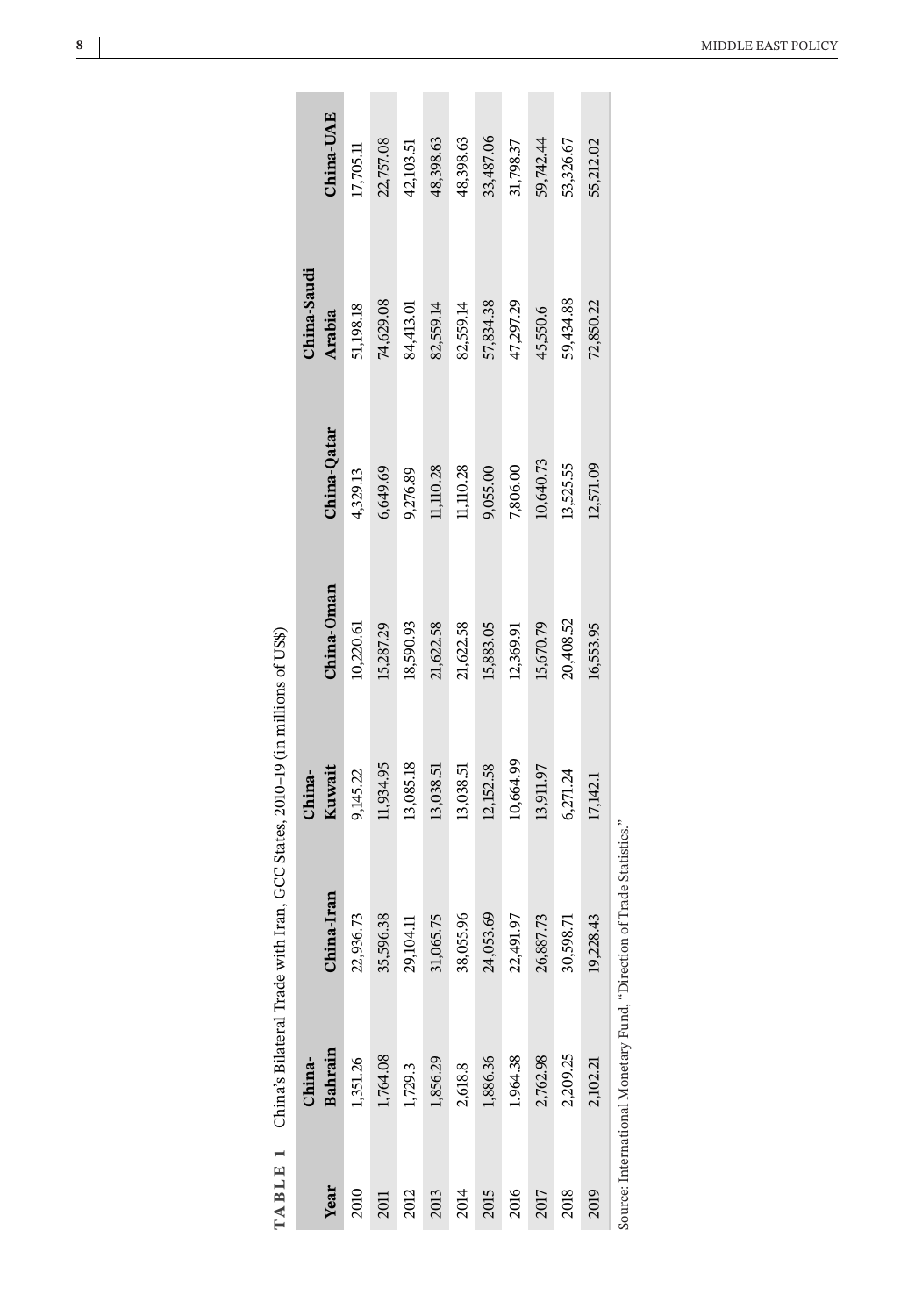| Bahrain      | 1.42  |
|--------------|-------|
| Iran         | 26.56 |
| Kuwait       | 10.75 |
| Oman         | 5.81  |
| Qatar        | 7.72  |
| Saudi Arabia | 38.64 |
| <b>UAE</b>   | 33.53 |

<span id="page-9-0"></span>

| <b>TABLE 2</b> Value of Chinese Contracting and Investment, 2005–20 (in billions of US\$) |  |
|-------------------------------------------------------------------------------------------|--|
|-------------------------------------------------------------------------------------------|--|

Source: American Enterprise Institute, "China Global Investment Tracker."

This emphasizes the importance China attaches to the US relationship over that with Iran. Chinese and Iranian leaders may describe each other as "indispensable... strategic partners,"34 yet time and again China has put its interests with Washington above those with Tehran. China needs a functioning relationship with the United States much more than it needs a deep partnership with Iran. The high point of Sino-Iranian trade over the past decade was 2014, at \$38 billion. That same year, China's trade with the United States was valued at more than \$520 billion.<sup>35</sup> China's most important economic relationship is with the United States, and that with Iran is a troublesome one, potentially strong but currently not worth the trouble it presents. This was reinforced in a recent Chatham House report, in which Chinese respondents described Iran as "not that relevant to China's national interest.... China is both preoccupied with its trade dispute with the US and at the same time frustrated with Iran.... Many Chinese businesses do not believe it is worth doing business with Iran, given the difficulties involved."36 Forced to choose between improved trade relations with the United States or Iran, there is simply no doubt which one China would abandon.

This dynamic extends to the political realm as well. China's comprehensive strategic partnership with Iran was signed months after the JCPOA was announced, at a time when many hoped Iran was on a path toward a more constructive international role. Chinese leaders had been actively involved in getting Iran to the deal, meeting 17 times with their Iranian counterparts in the two preceding years. $37$  The promise of increased investment and economic assistance was linked to the successful resolution of the nuclear agreement, the carrot. The stick, of course, was the understanding that China would not go to the mat for a recalcitrant Iran. This leverage has continued to be a major characteristic of the Sino-Iranian relationship, an "archetypal Great Power–Middle Power partnership, with significant inbuilt power asymmetry."38 In the case of the JCPOA, this asymmetry provided Beijing with leverage that supported Washington's preference, a lesson the Biden administration may find useful.

<sup>34</sup> Alex Vatanka, "China's Great Game in Iran," *Foreign Policy*, September 5, 2019, [https://foreignpolicy.com/2019/09/05/](https://foreignpolicy.com/2019/09/05/chinas-great-game-in-iran/) [chinas-great-game-in-iran/.](https://foreignpolicy.com/2019/09/05/chinas-great-game-in-iran/)

<sup>35</sup> International Monetary Fund, "Direction of Trade Statistics," [https://data.imf.org/?sk=9D6028D4-F14A-464C-A2F2-](https://data.imf.org/?sk=9D6028D4-F14A-464C-A2F2-59B2CD424B85&sId=1515619375491) [59B2CD424B85&sId=1515619375491.](https://data.imf.org/?sk=9D6028D4-F14A-464C-A2F2-59B2CD424B85&sId=1515619375491)

<sup>36</sup> Sanam Vakil and Neil Quilliam, "Getting to a New Iran Deal: A Guide for Trump, Washington, Tehran, Europe and the Middle East," Chatham House, October 22, 2019, [https://www.chathamhouse.org/2019/10/getting-new-iran-deal.](https://www.chathamhouse.org/2019/10/getting-new-iran-deal)

<sup>37</sup> John Garver, "China and the Iran Nuclear Negotiations: Beijing's Mediation Effort," in *The Red Star & the Crescent: China and the Middle East*, ed. James Reardon-Anderson (London: Hurst & Company, 2018), 139-44.

<sup>38</sup> Dara Conduit and Shahram Akbarzadeh, "Great Power-Middle Power Dynamics: The Case of China and Iran," *Journal of Contemporary China* 28, no. 117 (2019): 468.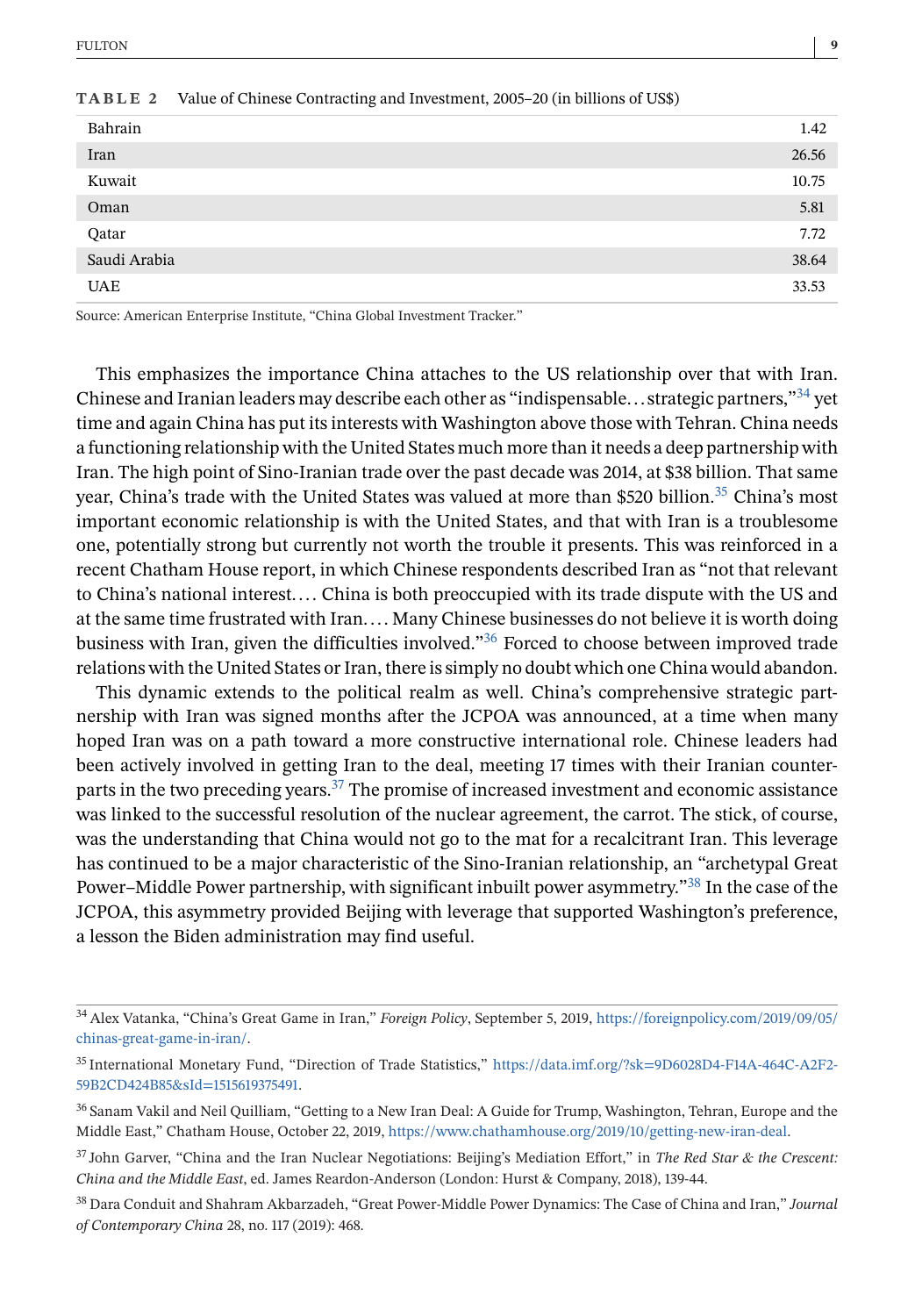The link between the partnership and the JCPOA has not been made explicit, but the timing does not seem coincidental. The comprehensive strategic partnership was established in January 2016; President Xi added Iran to his first MENA trip as president, making him the first head of state to visit Iran in the wake of the JCPOA. The partnership seemed to signal Chinese support for positive engagement with Iran. The final article of the joint announcement is focused specifically on the JCPOA:

Both sides welcome the agreement reached between the Islamic Republic of Iran and the P5+1 countries on the Joint Comprehensive Plan of Action (JCPOA) and believe that the agreement contributes toward guaranteeing the peacefulness of Iran's nuclear activities and results in the full realization of Iran's legitimate rights to peaceful use of nuclear energy according to the Non-Proliferation Treaty (NPT). Both sides emphasize that all relevant parties should implement the JCPOA and the United Nations Security Council Resolution No. 2231 in good faith and in an inclusive and balanced manner and reiterate that they will strive to advance the process of modernization of the Arak heavy-water reactor.<sup>39</sup>

The election of Trump later that year signaled a change was coming again for Iran. While campaigning in 2016, he described the JCPOA as "the worst deal ever negotiated" and said his "number-one priority is to dismantle the disastrous deal with Iran."<sup>40</sup> That he also campaigned on a more aggressive China policy meant that Beijing needed to once again prioritize Washington over Tehran. The brief promise of the comprehensive strategic partnership amounted to little beyond symbolism and rhetoric, and until the summer of 2020, there had been few signs of momentum.

In the meantime, China was making inroads with its other two comprehensive strategic partners in the Gulf, Saudi Arabia and the UAE. The partnership agreement with the Saudis was signed just days before that with Iran, while the agreement with the Emiratis was signed in July 2018 during another MENA trip by  $Xi^{41}$  Neither has faced the same types of hurdles in carrying out their partnerships; as a result, both are deep into implementation while Iran remains at the formulation stage. The China-Saudi comprehensive strategic partnership resulted in the establishment of the High-Level Joint Committee, the steering group for the partnership. Co-chaired by Crown Prince Mohammed bin Salman and Vice Premier Han Zheng, it meets annually, with hosting duties alternating between the two countries. During the meetings, several memorandums of understanding and actual deals have been signed, targeting specific sectors and bringing shape to the structure of the partnership.<sup>42</sup>

<sup>39</sup> "Full Text: UAE-China Joint Statement on Strategic Partnership," Gulf News, July 21, 2018, [https://gulfnews.com/uae/](https://gulfnews.com/uae/government/full-text-uae-china-joint-statement-on-strategic-partnership-1.2254614) [government/full-text-uae-china-joint-statement-on-strategic-partnership-1.2254614.](https://gulfnews.com/uae/government/full-text-uae-china-joint-statement-on-strategic-partnership-1.2254614)

<sup>40</sup> Kelsey Davenport, "Trump Election Puts Iran Deal in Doubt," *Arms Control Today*, December 2016, [https://www.](https://www.armscontrol.org/act/2016-11/news/trump-election-puts-iran-deal-doubt) [armscontrol.org/act/2016-11/news/trump-election-puts-iran-deal-doubt.](https://www.armscontrol.org/act/2016-11/news/trump-election-puts-iran-deal-doubt)

<sup>&</sup>lt;sup>41</sup> For the joint statement on the China-Saudi comprehensive partnership agreement, see "KSA, China Agree on Strategic Partnership," Arab News, January 21, 2016, [https://www.arabnews.com/saudi-arabia/news/868276;](https://www.arabnews.com/saudi-arabia/news/868276) For that with the UAE, see Gulf News, "Full Text: UAE-China Joint Statement."

<sup>42</sup> Jonathan Fulton, "Situating Saudi Arabia in China's Belt and Road Initiative," *Asian Politics & Policy* 12, no. 3 (2020): 371-72.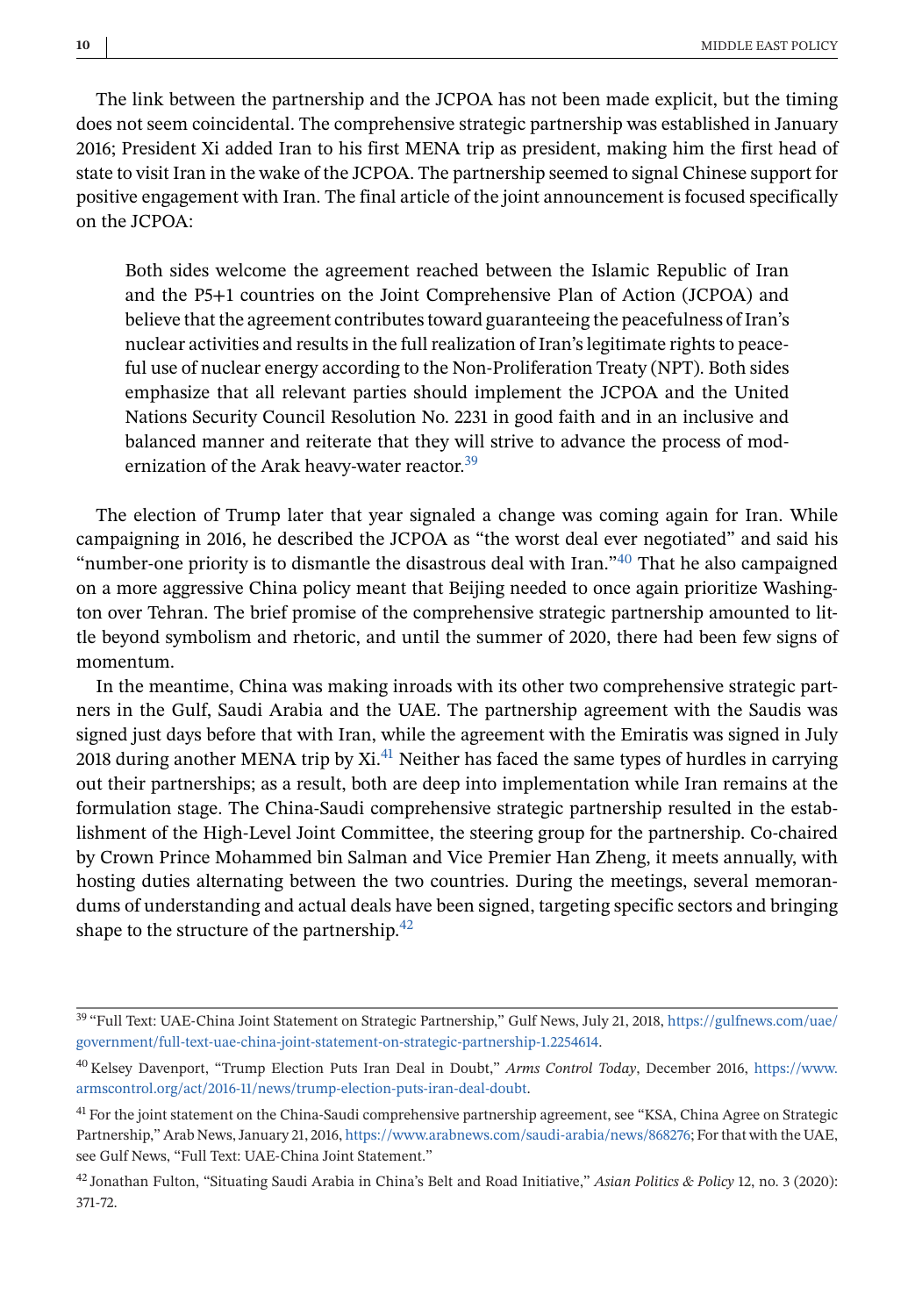The China-UAE comprehensive strategic partnership is on a similar trajectory. Shortly after Xi's 2018 visit to the Emirates, the UAE appointed Khaldoon Al Mubarak, chief executive officer of Abu Dhabi's sovereign wealth fund, Mubadala, as the country's first special presidential envoy to China.<sup>43</sup> Given his high status in the UAE, it was a clear signal that this is a position of importance and that the country is taking the partnership seriously. China appointed Yang Jiechi, an especially high-profile interlocutor, as special representative to the UAE. As state councilor, a member of the Politburo's Central Committee, and former foreign minister, Yang is one of China's highest-ranking officials. In April 2019, the prime minister and ruler of Dubai, Sheikh Mohamed bin Rashid, represented the UAE at China's BRI Forum in Beijing, where he signed \$3.4 billion worth of deals.<sup>44</sup> Three months later, Sheikh Mohammed bin Zayed, Abu Dhabi's crown prince and the UAE's de facto ruler, paid a state visit to China, signing 16 agreements across the environment, energy, and economic sectors, as well as expanding a program to add Chinese-language instruction in the national curriculum. The sheikh described the current status of the bilateral relationship as "laying pillars of a road map for the next 100 years."<sup>45</sup>

In both cases, the Saudi and Emirati comprehensive strategic partnerships saw active and immediate implementation and have driven political and economic cooperation to deeper levels. In Iran's case, there has been little movement five years in, and the leaked details from the summer of 2020 have yet to be verified by China, indicating a reluctance to commit to a troublesome partner. As Wang Xiyue noted in December 2020, "No Chinese media outlets have reported or analyzed the deal based on Chinese sources. When asked by reporters, Chinese Foreign Ministry spokespeople twice avoided making any comments.<sup> $n_{46}$ </sup> That the information we have thus far has all come from the Iranian side is telling; its leak clearly serves Iran's political or strategic interests more than China's.

Iran is also behind the Gulf monarchies in terms of its involvement in MENA-China multilateral coordination. The GCC states are members of the Arab League, which established the China-Arab States Cooperation Forum (CASCF) in 2004 with the goal of coordinating political, economic, and, to a lesser degree, security cooperation between China and the 22 Arab League member states. The CASCF hosts ministerial meetings every other year, alternating between Beijing and an Arab capital, using the event to set the agenda for the following two years. There is also an ongoing China-GCC strategic dialogue, established in 2010 with the mission of "deepening mutual trust, expanding mutually beneficial cooperation, and promoting bilateral consultation and coordination in international organizations."47 It has been less active since the GCC dispute erupted in 2017 but did hold a meeting in late 2020. Also, in 2016, China introduced its first

<sup>43</sup> Joyce Karam, "UAE Names Khaldoon Al Mubarak First Presidential Envoy to China," *The National*, October 18, 2018, [https://www.thenational.ae/uae/government/uae-names-khaldoon-al-mubarak-first-presidential-envoy-to-china-1.](https://www.thenational.ae/uae/government/uae-names-khaldoon-al-mubarak-first-presidential-envoy-to-china-1.782350) [782350.](https://www.thenational.ae/uae/government/uae-names-khaldoon-al-mubarak-first-presidential-envoy-to-china-1.782350)

<sup>44</sup> "Sheikh Mohammed Announces \$3.4bn Investment in Dubai Via China's Belt and Road Initiative," *The National*, April 26, 2019, [https://www.thenationalnews.com/uae/government/sheikh-mohammed-announces-3-4bn](https://www.thenationalnews.com/uae/government/sheikh-mohammed-announces-3-4bn-investment-in-dubai-via-china-s-belt-and-road-initiative-1.854063)[investment-in-dubai-via-china-s-belt-and-road-initiative-1.854063.](https://www.thenationalnews.com/uae/government/sheikh-mohammed-announces-3-4bn-investment-in-dubai-via-china-s-belt-and-road-initiative-1.854063)

<sup>45</sup> "Sheikh Mohamed: UAE and China Creating 100-Year 'Road Map' to Boost Alliance," *The National*, July 23, 2019, [https:](https://www.thenationalnews.com/uae/government/sheikh-mohamed-uae-and-china-creating-100-year-road-map-to-boost-alliance-1.889755) [//www.thenationalnews.com/uae/government/sheikh-mohamed-uae-and-china-creating-100-year-road-map-to-boost](https://www.thenationalnews.com/uae/government/sheikh-mohamed-uae-and-china-creating-100-year-road-map-to-boost-alliance-1.889755)[alliance-1.889755.](https://www.thenationalnews.com/uae/government/sheikh-mohamed-uae-and-china-creating-100-year-road-map-to-boost-alliance-1.889755)

<sup>46</sup> Wang Xiyue, "China Won't Rescue Iran," *Foreign Policy*, December 18, 2020, [https://foreignpolicy.com/2020/12/18/](https://foreignpolicy.com/2020/12/18/china-wont-rescue-iran/) [china-wont-rescue-iran/.](https://foreignpolicy.com/2020/12/18/china-wont-rescue-iran/)

<sup>47 &</sup>quot;China, Gulf Cooperation Council Hold 1st Strategic Dialogue, Blame Israeli Attack on Humanitarian Ship," Embassy of the People's Republic of China in the Kingdom of Saudi Arabia, June 5, 2010, [http://sa.china-embassy.org/eng/zggccgx/](http://sa.china-embassy.org/eng/zggccgx/t706490.htm) [t706490.htm.](http://sa.china-embassy.org/eng/zggccgx/t706490.htm)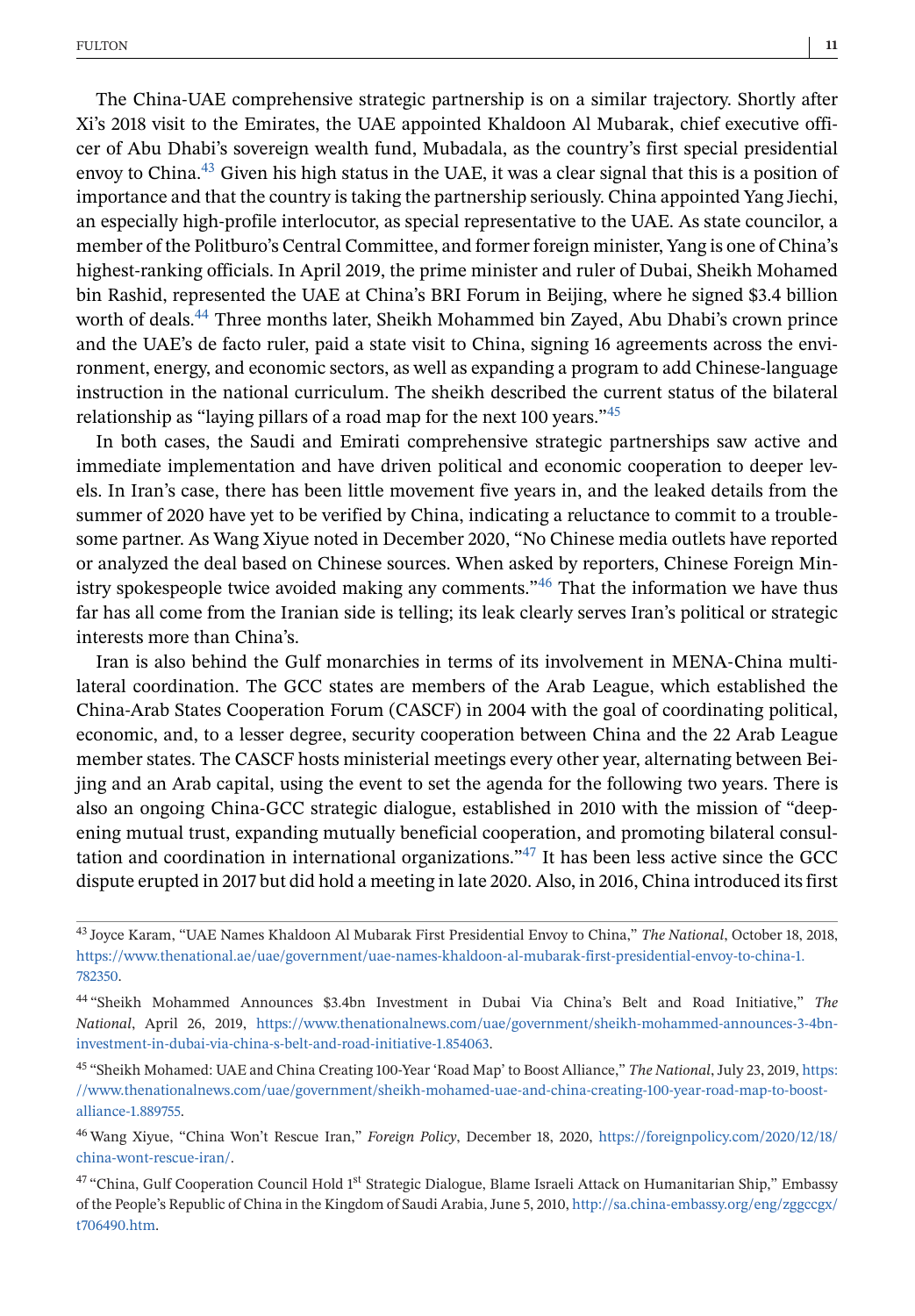MENA-focused white paper, the Arab Policy Paper.<sup>48</sup> Notably, the document's focus is on working with Arab countries; Iran does not appear in it.

In contrast, Iran's political isolation has limited it opportunities for deeper political and diplomatic engagement with China. Under what Keynoush has described as an Iranian "piecemeal approach," it has pursued high-risk and costly policies that have contributed to its isolation among several of its Middle East neighbors.<sup>49</sup> As a result, its lack of constructive state-to-state relations throughout the region diminishes its utility in the BRI, an initiative designed to capitalize upon inter- and intra-regional connectivity. As Conduit and Akbarzadeh note, "Iran's posturing tends to undermine its substantial potential to benefit from the new opportunities presented by China's enhanced interest and investment in the Middle East."<sup>50</sup> Iran has had observer status in the Chinaled Shanghai Cooperation Organization (SCO) since 2005 and applied for full membership in 2008, but there have been no meaningful moves toward full membership. Iranian SCO membership would make for a greater set of problems than it could possibly solve, needlessly antagonizing the United States and the Gulf monarchies and making for a less stable security environment in the Gulf. Russia has advocated for full Iranian membership, but China has cooled on the prospect in the face of deteriorating US-Iran relations.

The most important geostrategic consideration is how Iran and the Gulf monarchies feature in the BRI. It is essentially a series of projects that promote connectivity through trade, investment, infrastructure, and inter-cultural relations. The overland component, the Silk Road Economic Belt, connects with Iran via the China-Central Asia-West Asia Economic Corridor, passing from China's westernmost province of Xinjiang through Kyrgyzstan, Tajikistan, Uzbekistan, and Turkmenistan. A railway connecting China and Iran has been developed, allowing freight trains to make the trip from Tehran to Yiwu in eastern China in 14 days, as opposed to 30 by ship.<sup>51</sup> At the same time, the trains can only move a fraction of the cargo of a ship, and pass through sparsely populated and less prosperous Central Asian countries.<sup>52</sup> The sea route, the Maritime Silk Road Initiative (MSRI), links to port cities of the Arabian Peninsula, connecting to ports across the Indian Ocean.<sup>53</sup> Of the two, the MSRI offers greater economic potential for China, and the monarchies are also better positioned to benefit. During the 2018 CASCF Ministerial Meeting, Foreign Minister Wang Yi introduced the "Industrial Park-Port Interconnection, Two-Wheel and Two-Wing Approach" as an organizing principle for a series of Chinese port and park investments.54 Linking Chinese projects in the UAE, Oman, Saudi Arabia, and Egypt, along with the

<sup>48</sup> "China's Arab Policy Paper," Ministry of Foreign Affairs of the People's Republic of China, January 13, 2016, [https://](https://www.fmprc.gov.cn/mfa_eng/zxxx_662805/t1331683.shtml) [www.fmprc.gov.cn/mfa\\_eng/zxxx\\_662805/t1331683.shtml.](https://www.fmprc.gov.cn/mfa_eng/zxxx_662805/t1331683.shtml)

<sup>49</sup> Banafsheh Keynoush, "Iran's Regional Dynamics: A Piecemeal Approach," *Middle East Policy* 27, no. 2 (2020): 94.

<sup>50</sup> Conduit and Akbarzadeh, "Great Power-Middle Power Dynamics," 469.

<sup>&</sup>lt;sup>51</sup> Brendah Goh, "First Freight Train from China Arrives in Iran in 'Silk Road' Boost," Reuters, February 16, 2016, [https://](https://www.reuters.com/article/us-china-iran-railway-idUSKCN0VP0W8) [www.reuters.com/article/us-china-iran-railway-idUSKCN0VP0W8.](https://www.reuters.com/article/us-china-iran-railway-idUSKCN0VP0W8)

 $52$  For a look at the China Central-West Asia Economic Corridor, see Jonathan Fulton, "An Analysis of Two Corridors in China's One Belt One Road Initiative: China-Pakistan and China Central-West Asia," *Inter-regional Connectivity: South Asia and Central Asia* (Lahore: GC University Press, 2017), 43-9.

<sup>53</sup> Jean-Marc Blanchard and Colin Flint, "The Geopolitics of China's Maritime Silk Road Initiative," *Geopolitics* 22, no. 2 (2017): 223-245; David Brewster, "Silk Roads and Strings of Pearls: The Strategic Geography of China's New Pathways in the Indian Ocean," *Geopolitics* 22, no. 2 (2017): 269-291.

<sup>54</sup> "Wang Yi: China and Arab States Should Jointly Forge the Cooperation Layout Featuring 'Industrial Park-Port Interconnection, Two-Wheel and Two-Wing Approach,'" Consulate-General of the People's Republic of China in Kuching, July 10, 2018, [https://kuching.chineseconsulate.org/eng/news/t1576567.htm.](https://kuching.chineseconsulate.org/eng/news/t1576567.htm)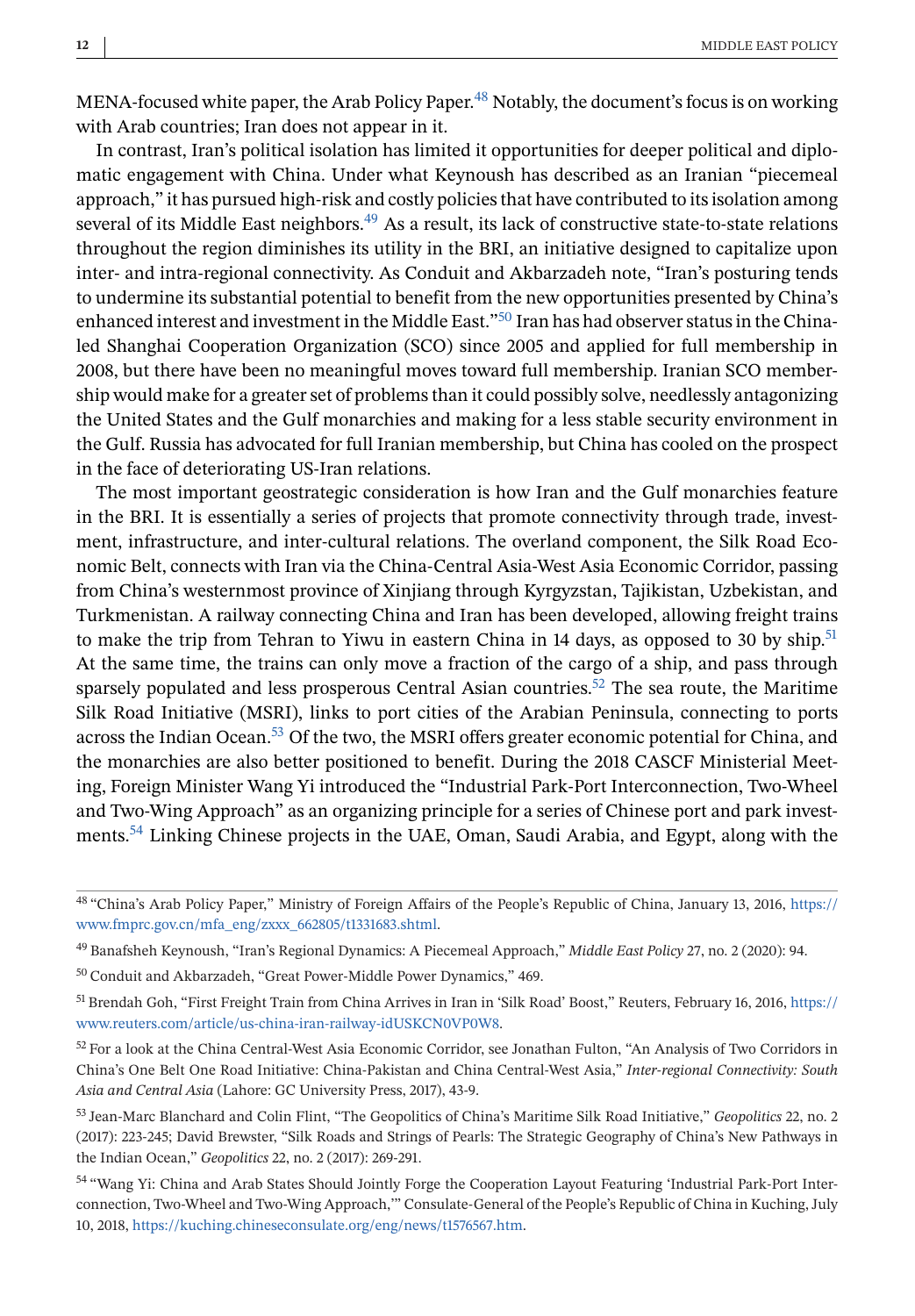People's Liberation Army Navy Support Base in Djibouti, this set of initiatives connects supply chains and business clusters in support of Chinese commercial interests from the Gulf to the Arabian, Red, and Mediterranean seas. Cooperation with the UAE, Oman, and Saudi Arabia clearly meets important BRI-related objectives for Beijing, enhancing intra-regional connectivity across important geostrategic theaters.<sup>55</sup> While the land link to Iran provides another access point to the Gulf, it is not an economically viable one, and Iranian isolation within its own region further limits the commercial utility. The BRI is therefore yet another Chinese interest where the Gulf monarchies have more to offer than does Iran.

## **CONCLUSION**

The evidence makes it clear that the prospect of a growing Chinese presence in the Gulf does not result in strengthening Iran or actively subverting regional order. Even where it would appear to be the case, such as the joint naval drills with Russia and Iran, we see China working to maintain its balanced approach. Weeks before conducing the drills, the People's Liberation Army Navy and the Saudi Royal Navy conducted Blue Sword 2019, a series of drills focused on "building mutual trust, enhancing cooperation, exchanging experiences, developing the capacity of participants to combat maritime terrorism and piracy, and improving training and combat readiness."56

Rather than challenging the prevailing order, China's Gulf interests actually favor the status quo. As Alterman notes, in the Middle East, China "seems to be seeking ways to compete without becoming a rival" to the United States.<sup>57</sup> This presents opportunities for the United States and its Gulf partners. China's preference for stability could be used to exert leverage. The 2019 attack on Saudi Aramco is illustrative. In the immediate aftermath, China reportedly had to pay an extra \$97 million a day for energy imports as the price of Brent crude spiked by nearly 20 percent.<sup>58</sup> A worse scenario could have more lasting and costly outcomes for Beijing. Given the massive asymmetry between China and Iran, there is substantial leverage China could apply to prevent Iranian aggression. There is a sense that, for Beijing, Iran presents "a liability that could overplay its hand and provoke an actual conflict with the USA for which China might be held responsible."<sup>59</sup> When China's much deeper interests on the Arab side of the Gulf are weighed, it becomes more evident that China favors a Gulf order aligned with US preferences. With the prospect of a functioning GCC reemerging, there will be more opportunities to use China's relations with Iran in support of regional stability. GCC officials have consistently demonstrated to their Chinese counterparts the utility of their preference for regional stability.

There is considerable divergence between Chinese and US approaches to the Gulf, but the interests of the two powers are largely compatible. Both want a stable region that supports their strategic and economic concerns. Given their deep cooperation with the Gulf monarchies and China's

<sup>55</sup> Jonathan Fulton, "Domestic Politics as Fuel for China's Maritime Silk Road Initiative: The Case of the Gulf Monarchies," *Journal of Contemporary China* 29, no. 122 (2020): 175-190.

<sup>56</sup> "Saudi Arabia, China Conduct Drill to Improve Combat Readiness," Arab News, November 17, 2019, [https://www.](https://www.arabnews.com/node/1585431/saudi-arabia) [arabnews.com/node/1585431/saudi-arabia.](https://www.arabnews.com/node/1585431/saudi-arabia)

<sup>57</sup> Jon Alterman, "Chinese and Russian Influence in the Middle East," *Middle East Policy* 26, no. 2 (2019): 136.

<sup>58</sup> Yun Li, "Brent Crude Oil Jumps the Most in History After Saudi Attacks," CNBC, September 15, 2019, [https://www.](https://www.cnbc.com/2019/09/15/us-crude-oil-jumps-15percent-after-drone-strikes-disrupt-saudi-crude-production.html) [cnbc.com/2019/09/15/us-crude-oil-jumps-15percent-after-drone-strikes-disrupt-saudi-crude-production.html.](https://www.cnbc.com/2019/09/15/us-crude-oil-jumps-15percent-after-drone-strikes-disrupt-saudi-crude-production.html)

<sup>59</sup> Conduit and Akbarzadeh, "Great Power-Middle Power Dynamics," 471.